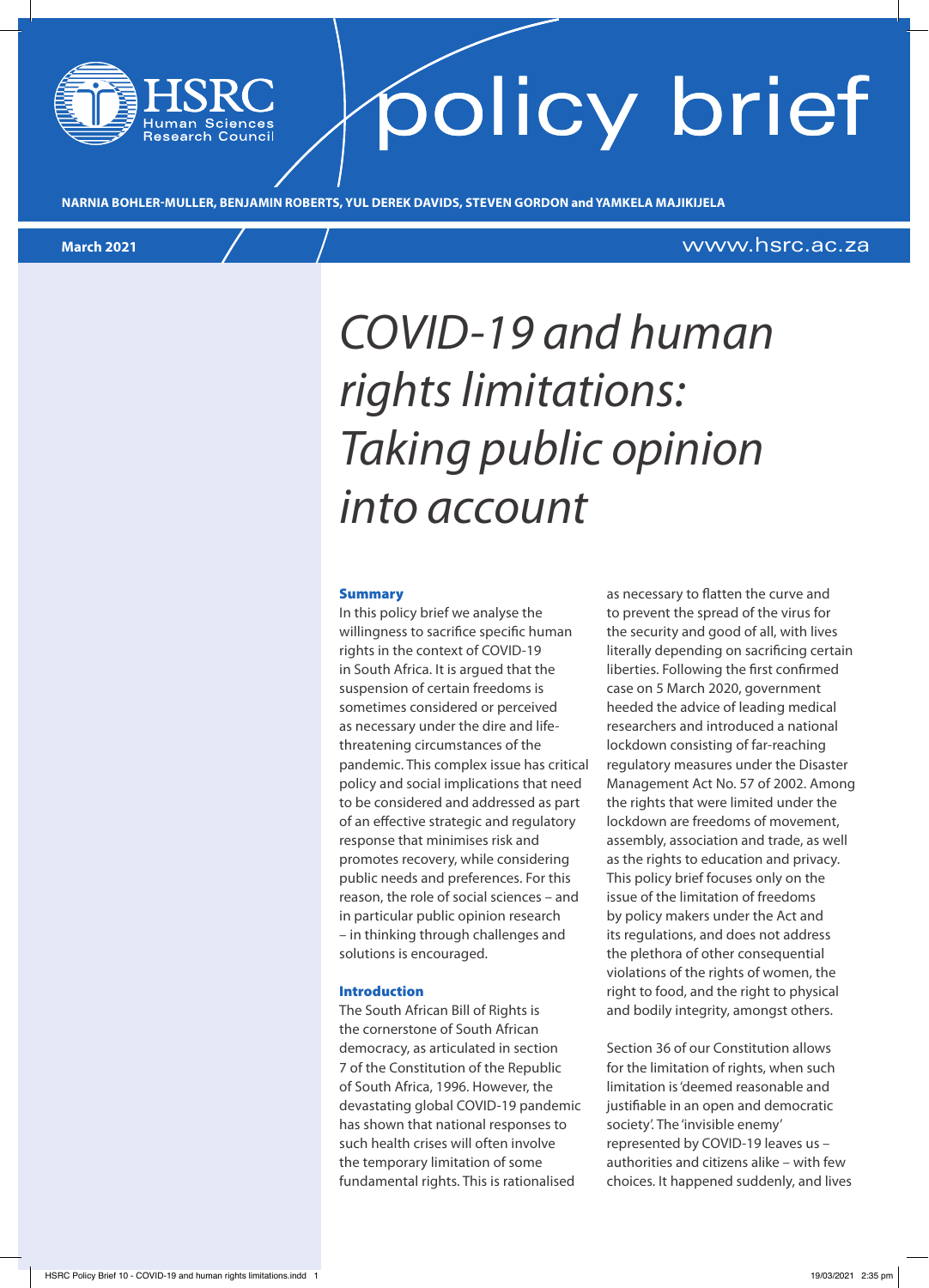were irrevocably changed across the globe. Despite initial praise for decisive leadership in instituting the lockdown, the adoption of some of the most severe restrictions globally has led to appeals by organisations such as Human Rights Watch (2020) for a more rights-centred approach when imposing regulations that restrict certain rights in the interests of protecting lives. The role of public support and opinion as a precursor to regulatory adherence has been somewhat overlooked, as have other factors (Naicker, 2020).

This policy brief uses survey evidence to address fundamental questions about the nature of public willingness to act for the greater good (namely preventing the spread of the virus), the interpretation of rights and whether people are more willing to sacrifice certain freedoms over others, and the factors associated with views on the temporary limitation of human rights.

### A public perspective on human rights sacrifice

To address the aforementioned questions, use was made of the COVID-19 Democracy Survey (UJ & HSRC, 2021). This was an online survey conducted by the University of Johannesburg (UJ) and the Human Sciences Research Council (HSRC). It consisted of two rounds of surveying, the first taking place between 13 April and 11 May, with 12 312 completed questionnaires, while the second took place between 3 July and 8 September, comprising an analysis of 7 966 completed questionnaires. The survey collected data from respondents aged 18 and older using the #datafree Moya Messenger App on the #datafree biNu platform. The data were weighted to align with StatsSA's demographic estimates on the basis of age, population group and education. This makes the survey findings broadly indicative of the attitudes and behaviour of the South African population.

### *A resolute commitment to conditionally sacrificing rights*

During the hard lockdown (Level 5) period, a significant majority (78%) of the adult public was willing to sacrifice some human rights if it helped reduce the spread of COVID-19 (Bohler-Muller, Davids, Roberts & Bekker, 2020). As the country moved to lower lockdown levels, a modest decline in support for the limitation of freedom occurred as frustration and anger over the pandemic and restrictive government regulations intensified, falling six percentage points to 72%.

Some might find this pro-sacrifice tendency surprising. However, the fielding of the survey question in 28 other countries by Gallup International during March 2020 (Gallup International Association, 2020) clearly suggests that South Africans are by no means exceptional in this predisposition. An average of 75% reported a willingness to sacrifice some human rights to flatten the curve of the pandemic, ranging from a low of 32% in Japan and 45% in the USA to a high of more than 90% in Austria, North Macedonia, Italy and the Netherlands. Conducted in a similar time period, the UJ/HSRC Survey Round 1 figure of 78% for South Africa falls in the middle of this distribution, placing us slightly above average alongside countries such as Pakistan, Ecuador and Turkey.

### *Emerging divisions*

While the observed change between the South African survey rounds was not especially large, it masks more substantive and growing variations within society over the April to September period (Figure 1). The largest observed declines in willingness to sacrifice rights are evident among white adults, those older than 55 years and suburban residents. A clear class divide exists, with middle-class suburbanites far less open to sacrificing human rights than their less affluent peers.

Round 2 of our data also points to an appreciable political divide in willingness to sacrifice rights. African National Congress (ANC) supporters largely approved of such sacrifice (78%), while similar levels of support were manifest among Economic Freedom Fighters (EFF) supporters (74%). By contrast, only 54% of Democratic Alliance (DA) supporters



**Figure 1**: Willing to sacrifice some human rights to prevent the spread of COVID-19, by select sociodemographics (% agree/strongly agree)

Source: UJ/HSRC Democracy Survey Round 1 & 2 (UJ & HSRC, 2021)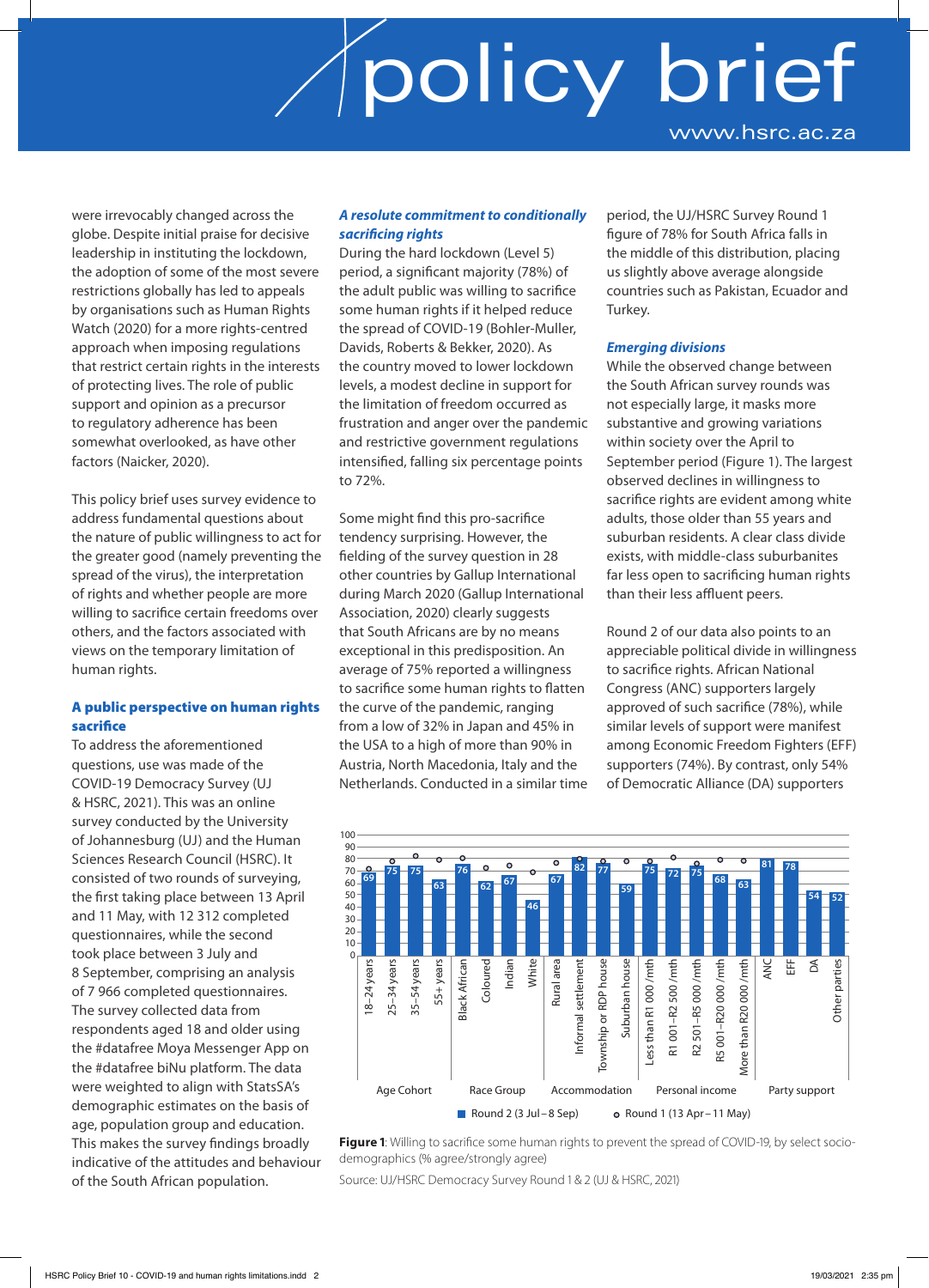said that they would be prepared to have their individual liberties limited. These results partly reflect attitudes towards government and confidence in President Ramaphosa in particular (discussed further below). Party position on government's COVID-19 response is also likely to form part of the explanation, with initial inter-party support for lockdown being increasingly replaced with criticism of government lockdown measures by opposition parties, arguing that they were excessive and irrational (Deochand, Mafuma & Baduza, 2020).

Taken together, these sociodemographic, spatial and political differences contributed to rights-based polarisation and demonstrate that deep societal fault lines exist in how freedom – as a constitutional right and value – is understood and practiced, and whether rights are perceived to be *meaningful* in creating a better life for all.

### *Foregoing which rights?*

Combating the COVID-19 pandemic does, of course, not require the suspension of all freedoms. One obvious question then is which *specific* human rights would South Africans be prepared to concede? Our results suggest that individuals possess differentiated views on which human rights they would sacrifice, with some favoured more than others (Bohler-Muller, Davids, Roberts, Gordon & Runciman, 2020) (Figure 2). Respondents were provided with a predefined list of six fundamental freedoms they might be willing to forgo for the greater good. A majority said that they would surrender their right to religious assembly (56%) and their freedom of travel (51%). Only between a fifth and a third were willing to temporarily suspend the right to work (27%), attend an educational institution (33%), or the right to protest (31%). Less than a fifth (16%) felt that their right to privacy should be limited.

There was a significant clash in the pattern of responses, with betteroff South Africans more prepared to sacrifice their freedom to gather for worship as well as their right to privacy than their poorer counterparts. This speaks to further polarisation on the nature and meaning of rights and how these are understood, with individual liberties being most important to the wealthy, whose privilege lends itself to greater enjoyment of individual rights, while poorer citizens tend to see rights within the context of social solidarity and the greater good.

### The relevance of willingness to sacrifice

At an individual level, attitudes towards human rights sacrifice have a bearing on compliance with regulations, illustrating the important behavioural impact of these views. The wearing of facemasks in public is a case in point. Coronavirusrelated research has repeatedly established and promoted the health benefit of mask wearing. For this reason, governments around the world (including South Africa) have mandated that masks be worn in all public places (WHO, 2020). This prevention measure has been quite successful in reducing infection rates (Mitze, Kosfeld, Rode &

Wälde, 2020). In Round 2 of the UJ/HSRC Survey, a substantial minority (25%) of participants said that they did not always wear a facemask when they were in public. Three-quarters (74%) of survey participants that were willing to sacrifice their rights reported always wearing a facemask, compared to 63% of those who were unwilling to sacrifice their rights.

### Factors associated with willingness to sacrifice

Whether or not South Africans supported the suspension of liberties to fight the pandemic was strongly influenced by how they felt about the president and national government. More than two-thirds (69%) of those who felt the president was performing well in his handling of the pandemic were inclined to accept limitations on their rights. This can be compared to only 31% of those who were critical of his performance (Figure 3).

However, trust has diminished over the period of surveying and, as Mark Heywood (2020) has observed:

> until recently there was overwhelming support for the country's measures to stop the







Source: UJ/HSRC Democracy Survey Round 2 (UJ & HSRC, 2021)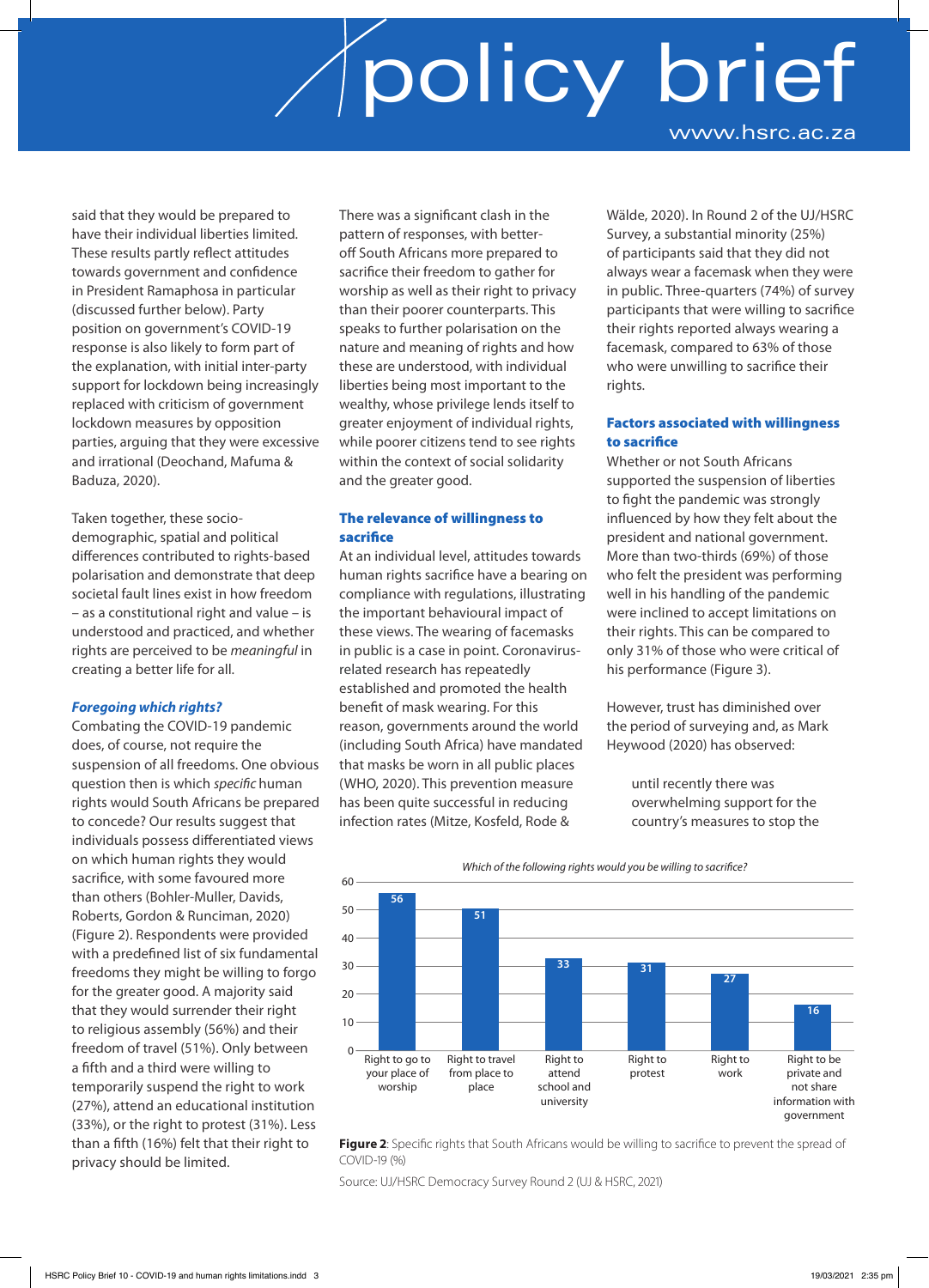

**Figure 3:** Willingness to sacrifice human rights in South Africa to help prevent the spread of COVID-19, by trust in President Ramaphosa (%)

Source: UJ/HSRC Democracy Survey Round 1 & 2 (UJ & HSRC, 2021)

*Note*: the survey question asked: "Would you say that the President is doing a good job or a bad job in responding to the Coronavirus outbreak?"

spread of COVID-19. A survey by the Human Sciences Research Council (released on April 26th) revealed high levels of compliance. An informal and undeclared social contract came into effect: although there have been multiple violations of rights, initially there was a high degree of trust in the government response.

However, South Africa is now entering a very difficult phase of the epidemic: infections and deaths are increasing rapidly and chronic hunger, malnutrition, and unemployment are making themselves felt. Reflecting this, there are a growing number of legal challenges to the Constitutionality of regulations issued via the Disaster Management Act.

Significantly, on 2 June 2020, Judge Norman Davis made a sweeping judgment stating that the regulations' 'encroachment on and limitation of rights guaranteed in the Bill of Rights contained in the Constitution are not justifiable in an open and democratic society based on human dignity, equality and freedom' (*De Beer and Others v Minister of Cooperative Governance and Traditional Affairs* (21542/2020)). Without going into the merits of this much analysed and maligned case, it could be seen, together with other court challenges, as contributing to the unravelling of the initial fragile social compact, leading to a decline in confidence and thus a tendency amongst certain demographies to be less willing to have human rights limited, and therefore to comply less with regulations restricting such rights.

The survey suggests an association between human rights sacrifice and policy preferences. For instance, those who held an anti-sacrifice stance were more than twice as likely to favour lifting tobacco and alcohol bans compared to those willing to sacrifice. Similarly, those against human rights sacrifice were more inclined to support removing all restrictions on movement, opening up places of worship, and refunding school fees. It could be argued that these restrictions were not perceived as rational and fair, which reduced confidence in lockdown regulations and national leadership, and consequently

weakened public willingness to adopt a pro-sacrifice position. As participants wrote in the open-ended questions:

- "Government destroyed goodwill systematically and deliberately. The regulations don't make sense to me: I don't believe tobacco should be banned for example – and I am not a smoker."
- "The rules are irrational. Can't visit family, can't buy smokes at a normal price, curfew, can't drink a glass of wine with dinner. No communication daily from our President, etc."

However, many of the messages praised President Ramaphosa:

• "Thank you Mr President for taking rational decisions on the lockdown regulations and for always being our leader."

In addition, negative emotional experiences during the lockdown influenced attitudes towards human rights. The experience of feelings of anger and irritability in particular, but also depression, sadness and stress, diminished public readiness to have their freedoms curtailed. As people became more frustrated and distressed by the COVID-19 lockdown, their commitment to the common good wavered:

- "We have sacrificed so much for this country, yet you ask more of us. We can't keep going on like this … People are safer from the virus in some aspects, but now they are dying of hunger rather than the virus."
- "I think you should consider the psychological effects of the lockdown and learn to TRUST citizens."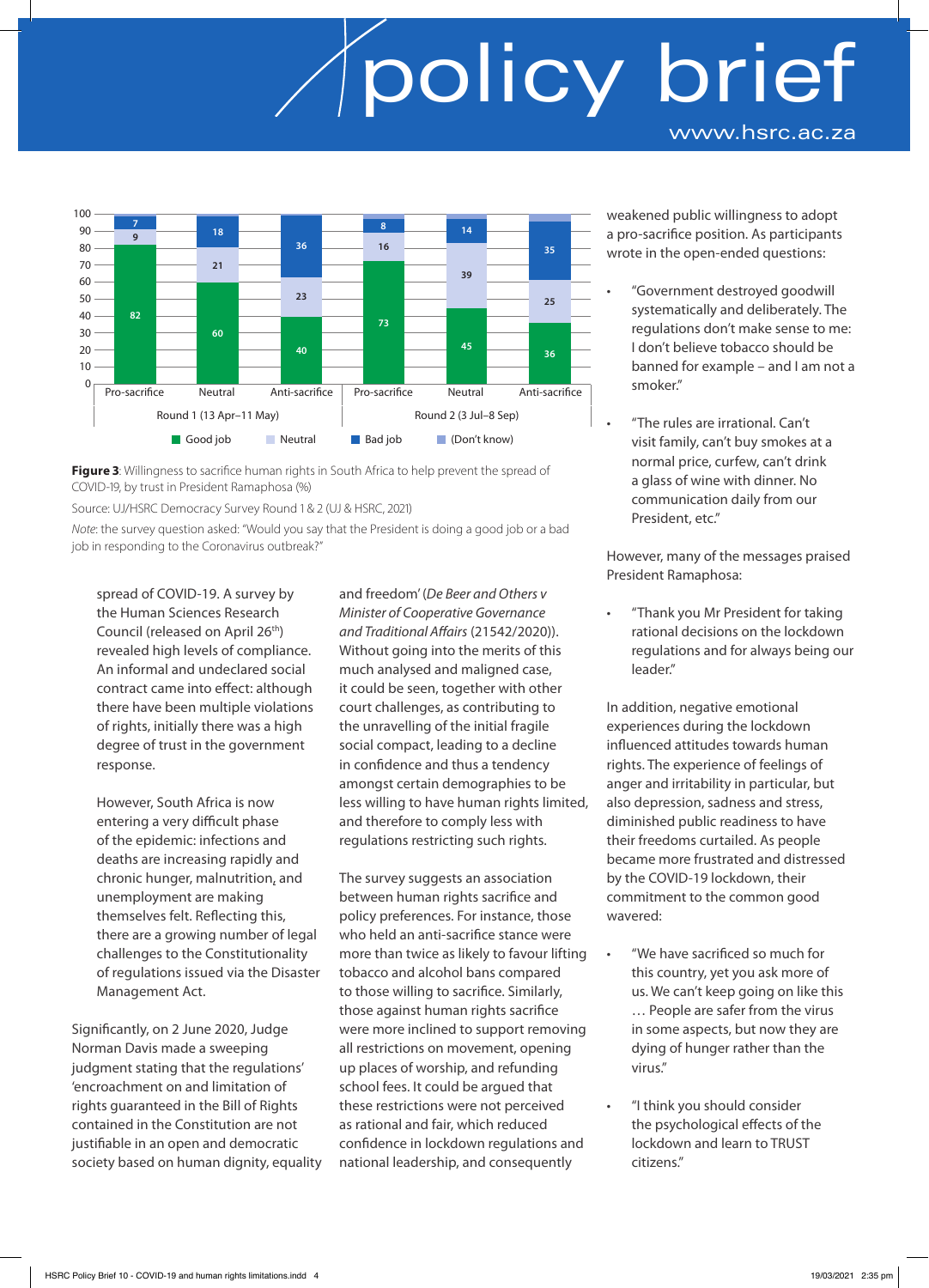### Recommendations

1. **Participatory, inclusive and adaptive processes will be essential to maintaining support and adherence to regulations.** The stringent lockdown adopted in South Africa meant that people were expected to comply with far-reaching measures that severely limited their human rights, especially the freedom of movement, association, assembly, trade and education. While the public demonstrated a striking willingness to cooperate with such demands during Level 5, the survey evidence suggests that this commitment was tested as the lockdown was extended.

> In response, participation has been advanced as a fundamental principle of human rights that needs to be emphasised (UNAIDS, 2020). All government policy and action must allow for the direct and meaningful participation and consultation of people – particularly those affected and most vulnerable. If trust and compliance are to be maintained, this will require openness, transparency and inclusive forms of decision-making, effective communication about why certain regulations are necessary and rational, and provide individuals, communities and stakeholders space to provide feedback and share views.

 Part of the challenge of promoting greater inclusivity is to ensure that formal decision-making bodies, such as the National Coronavirus Command Council, and the structures reporting to it, such as the Ministerial Advisory Committee (MAC) on COVID-19, include adequate representation of diverse voices. Recognising this, the South

African Academy of Science (ASSAf, 2020) issued a statement appealing for the inclusion of 'scientists from a much broader range of disciplines … we believe that the pandemic is not simply a medical problem but a social problem as well. This means that social scientists and humanities scholars should also form part of these advisory structures'. The announcement by the Department of Health of a reconfiguration of the MAC in mid-September 2020 to 'take into account the need for the inclusion of social and behavioural scientists among other factors' (Citizen, 2020) is an opportunity to plug the gaps.

 While there have been many instances of poor public engagement, an example that stands out can be found in education. Initially, the Minister of Education had announced that the phased re-opening of schools would begin on 1 June 2020. However, in the face of outcry from unions, civil society organisations, learners and their families, the Minister took an 'about-turn' and announced that the re-opening would be postponed (Motshekga, 2020).

2. **Regulations must be of limited duration, evidence-based, and reviewable.** The United Nations and local human rights watchdogs have warned against overly draconian measures that are restrictive of human rights. International law already recognises the grave impact of pandemics on social order and provides criteria to guide states in their emergency action. The International Covenant on Civil and Political Rights (United Nations General Assembly, 1966) permits curbs on the right to 'liberty of movement'

if restrictions are provided by law, deemed necessary to protect public health, and consistent with other rights. Freedom of expression and association, and the rights to privacy and family life are also qualified in emergencies. But, as emphasised in the Siracusa Principles (United Nations Commission on Human Rights, 1984), any limitations must be (a) temporary, (b) subject to review, and (c) must not discriminate unfairly. Blanket bans – such as that imposed on tobacco products – are arguably ineffective and deeply polarising, to the extent that they reduce confidence in government's handling of the pandemic and prosacrifice orientations.

3. **Independent oversight of government actions impacting on rights of society, communities and individuals**. Since public health emergencies place immense power in the hands of executive leadership, there is a risk of leaders tending to authoritarianism. For this reason, there is a need for active and continuous independent oversight by civil society, and accountability mechanisms, such as Chapter 9 Institutions (notably the South African Human Rights Commission) and the courts, to address unlawful conduct and, where necessary, challenge regulations on the grounds of rationality and their impact on fundamental human rights (Heywood, 2020). This has been the case in South Africa and, as such, any authoritarian tendencies were kept in check. This should continue as South Africa's response to COVID-19 has mostly respected the rule of law, but whether it ultimately comes out on the right or wrong side of human rights remains to be seen (Heywood, 2020).